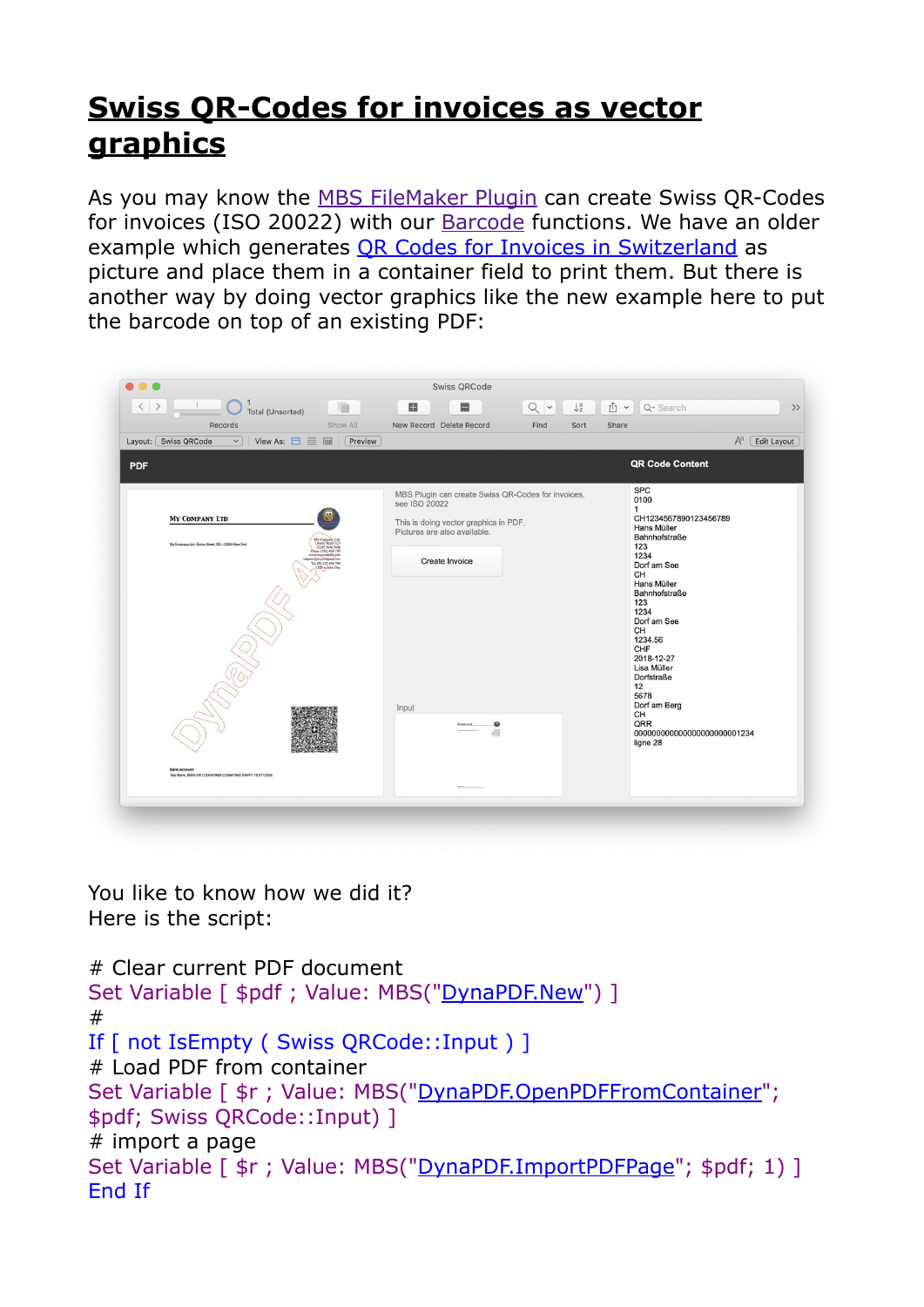```
# 
# Edit first page 
"DynaPDF.EditPage"; $pdf; 1) ]
Set Variable [ \frac{1}{2}r"DynaPDF.SetPageCoords"; $pdf;
"topdown") ] 
# 
# black 
"DynaPDF.SetFillColor"; $pdf; 0; 0; 0) ]
# 
# Where and what size? Make sure for PDF paper size the final printed 
size is right. 
Set Variable [ *x ; Value: 400 ]
Set Variable [ $y ; Value: 600 ]
Set Variable [ $w ; Value: 130 ]
Set Variable [ $h ; Value: 130 ]
Set Variable [ $cw ; Value: $w/6,5 // should be 7mm on print ]
# 
# draw barcode 
Set Variable [ $text ; Value: Swiss QRCode::QRCode Content ] 
Set Variable [ $text ; Value: MBS( "Text. Replace Newline"; $text; 3 ) ]
Barcode.SetOptions"; 4) // ECC Level
with values from 1 = \text{low}, 2 = \text{middle}, 3 = \text{better}, 4 \text{ high}.Set Variable [ $r ; Value: MBS("Barcode.DrawBarcode"; $pdf; 
"QRCode"; $text; $x; $y; $w; $h; "UTF-8") ] 
# 
# draw a white rectangle 
"DynaPDF.SetFillColor"; $pdf; 1; 1; 1) ]
Set Variable \lceil $px ; Value: $x + ($w-$cw)/2 ]
Set Variable \lceil $py ; Value: $y + ($h-$cw)/2 ]
Set Variable [ \frac{1}{2}r"DynaPDF.Rectangle"; $pdf; $px; $py;
$cw; $cw; "fill") ] 
# 
# draw black cross 
Set Variable [ $p ; Value: $cw/15 ]
"DynaPDF.SetFillColor"; $pdf; 0; 0; 0) ]
Set Variable [ \frac{2}{3}r"DynaPDF.Rectangle"; \frac{2}{3}pdf; \frac{2}{3}px + \frac{2}{3}p;
$py + $p; $p * 13; $p * 2; "fill")]
Set Variable [ \frac{1}{2}r"DynaPDF.Rectangle"; \frac{1}{2}pdf; \frac{1}{2}px + \frac{1}{2}p *12; $py + $p; $p * 2; $p * 13; "fill") ]
Set Variable [ \frac{2}{3}r"DynaPDF.Rectangle"; \frac{2}{3}pdf; \frac{2}{3}px + \frac{2}{3}p;
$py + $p; $p * 2; $p * 13; "fill")Set Variable [ \frac{1}{2}r"DynaPDF.Rectangle"; $pdf; $px + $p;
$py + $p * 12; $p * 13; $p * 2; "fill")#
```